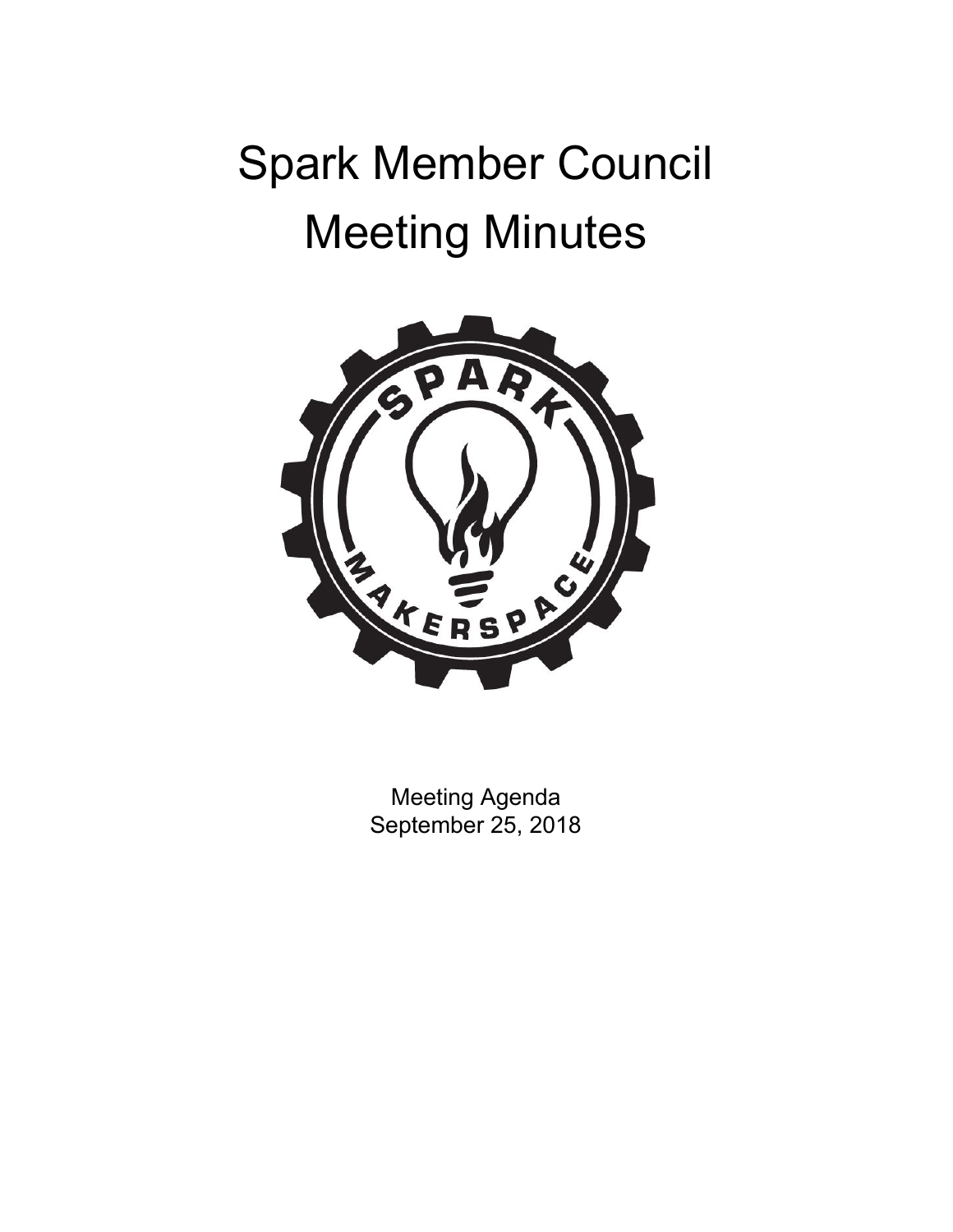# Member Council

# **Committee Chair: Casey Moran, John Scimone, Ashby Carlisle**

Formed 3/21/2018, Updated 5/2/2018

- This committee is formed to continue to strategize with the community on matters directly related to membership, including membership levels and responsibilities, member participation in the organization, ideas for income generation, volunteer management, and programming.
- The committee chair(s) may propose any policy changes directly to the Board of Directors, Executive Director, or other appropriate parties with the authority to implement such a change.
- No additional funding is authorized for this committee. Related costs within the existing budget must be approved by the Executive Director. Related costs not in the existing budget must be approved by the board.
- This committee shall be co-chaired by the Executive Director and the senior member representative on the Board of Directors. The junior member representative shall serve as Vice Chair. Additional members may be added to or removed from the committee in a manner determined by the committee.

## **Chairs:**

John Scimone Casey Moran Ashby Carlisle

# **Attendees:**

Ashby Carlisle - Programming Vic Filepp - A/V Drew Gates - Electronics X Mike Molinari - Electronics Valerie Gilson - Stained glass Tim McGuire - Woodshop Aly Maderson-Quinlog - Printmaking X Nike Desis - Printmaking X Melinda Quinn - Fiber arts X Winifred Bellefleur - Fiber arts Sherri Condon - Fiber arts X George Ryan - Coworking Robert Hatcher - Small Metals Drew Bicknell

**X = not present**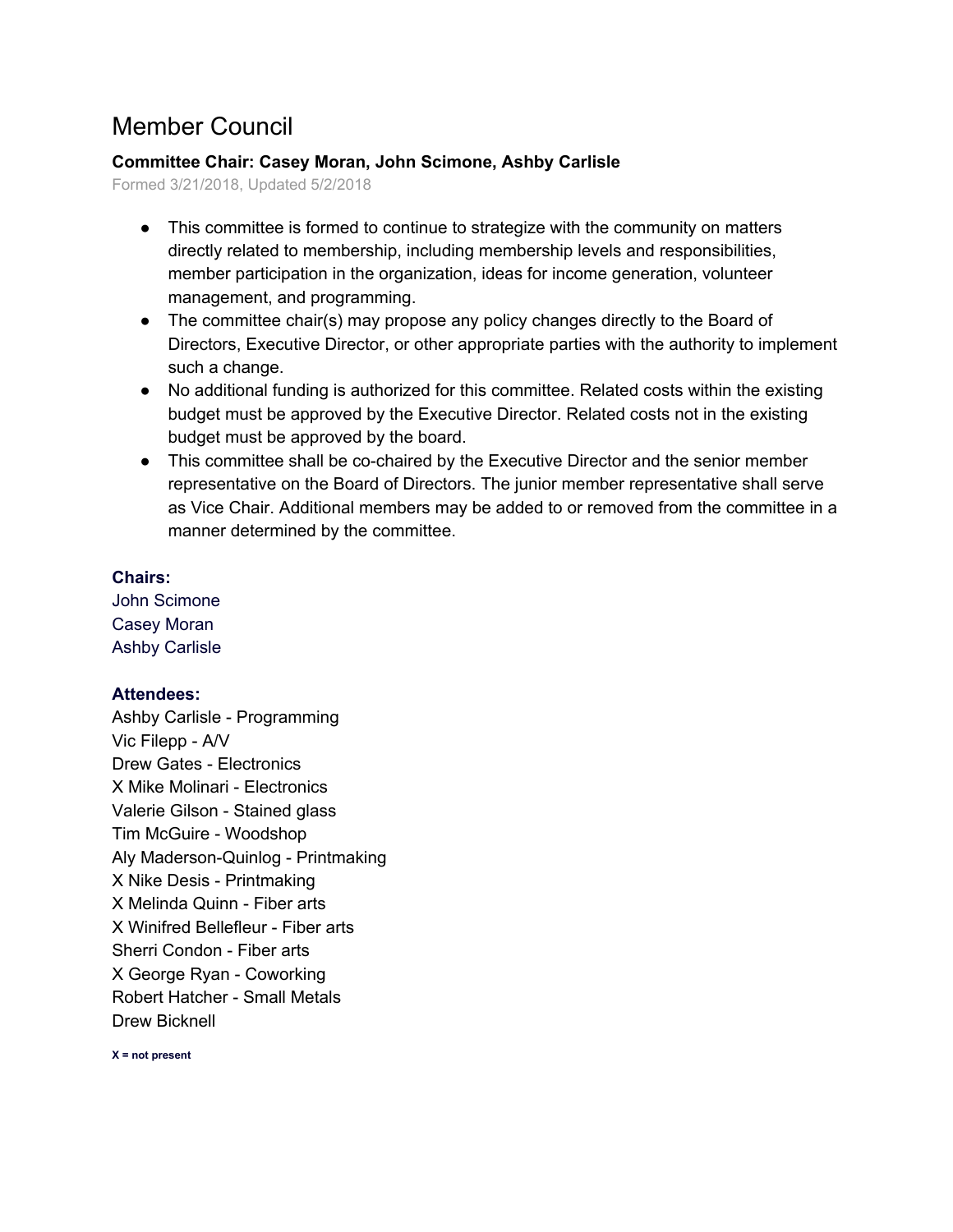# Agenda

- **I. Call to Order - 6:07**
- **II. Roll Call - As above**
- **III. Reading and approval of the minutes**

**MOTION** by Vic Filepp, seconded by John Scimone. Approve meeting minutes without reading. **VOTE 9-0**

### **IV. Reports of Standing Committees - 5 minutes**

a. Scholarships

Casey will provide scholarship applications to relevant stations for review. The expectation is that leads will confer and discuss and let Casey know who should be granted the scholarship. Casey will copy the leads when letting the scholarship recipient know.

b. Wood shop leads

Casey reported that Dan Flavin is interested in being a lead if another can be found. Another possible lead may not have signed up and we may not have contact information. Casey reminded us to always get contact information for people who are interested in Spark.

c. Event planning

Goth Prom

Casey reported that we need simple make and take classes with a Halloween theme for decorations and other items that may fit with the Goth Prom. Submit your proposals! The more the better.

### **V. Special Orders - 1 hour**

a. Definition and Publication of Lead Responsibilities **10 minutes**

# *Currently Documented Workstation Lead Responsibilities (shared with*

### *other Leads)*

- i. Developing and leading the orientation to the workstation
- ii. Developing and maintaining a safety plan and ensuring safe and responsible use of the workstation
- iii. Teaching others and being helpful
- iv. Maintaining and improving the workstation
- v. Managing the Wish List for the workstation
- vi. Working with Spark staff to coordinate the schedule of use
- vii. Ensuring signage and information at the workstation is current
- viii. Keeping Spark Board, the Executive Director, and/or the Member Advisory Council in the loop
- ix. Enabling class offerings
- x. Engaging the community and encouraging activity
- xi. Communicating to the Executive Director if you can't fulfill these responsibilities

Discussed list of responsibilities and reworded number ii and ix prior to approval.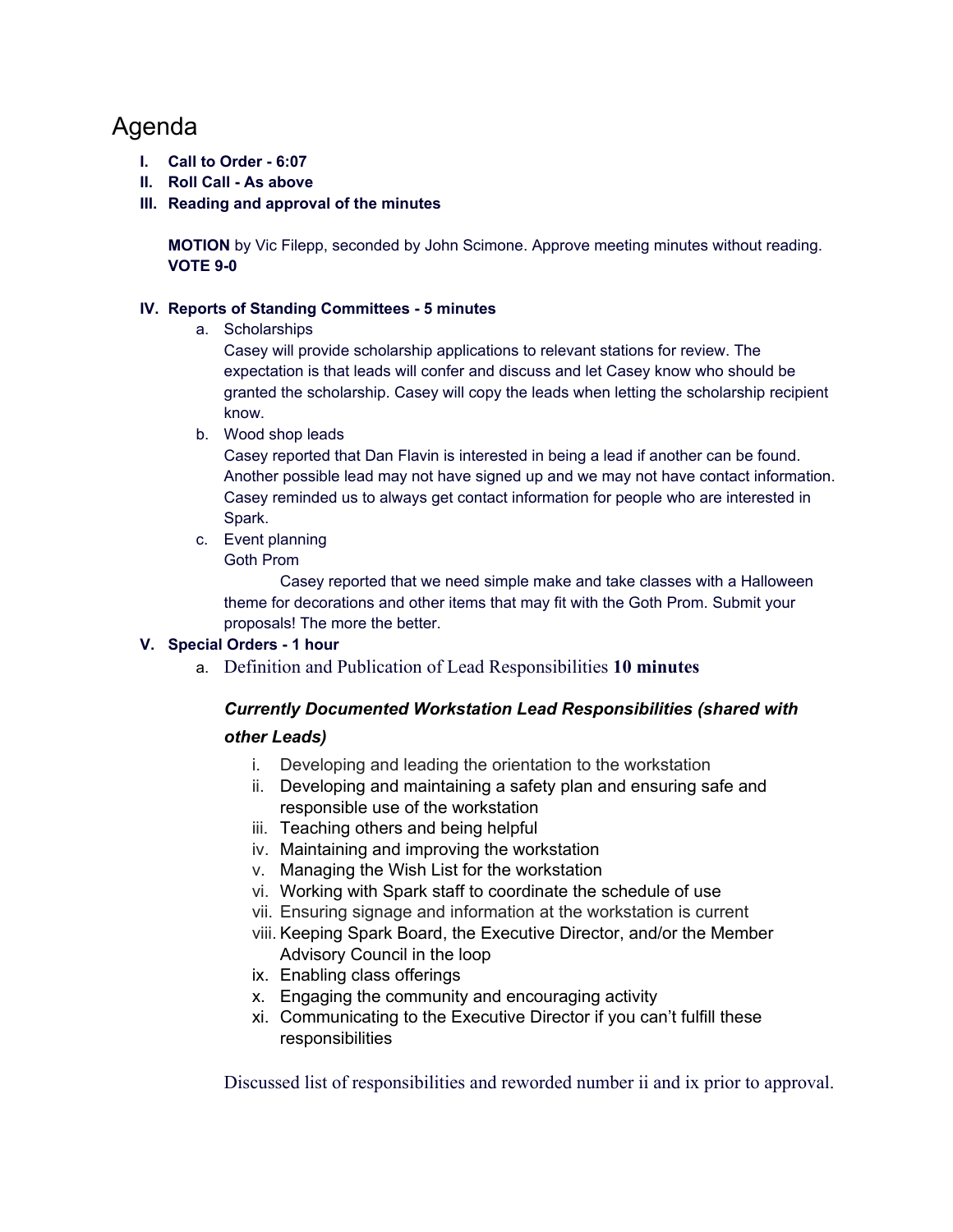**MOTION** by John Scimone, seconded by Sherri Condon. Approve the list of shared workstation lead responsibilities. **VOTE 9-0**

b. Process for handling leads who are delinquent in meeting these responsibilities **25 minutes**

From September 11, "Discussion was held about how to handle leads who are deficient in meeting your responsibilities. As discussed: Initial discussion with a deficient lead will be handled first from the Executive Director. Then it would be brought to the Member Advisory Council if not corrected."

The leads discussed the process outlined above. Discussed adding a step at the beginning of the process for leads to communicate between themselves first. Instead, it was decided that the step should not be made policy. Discussed whether the process should be more specific with specific steps and a timeline.

Thirty days after the problem is identified and discussed between the ED and the punk, the problem should be corrected. During this 30 day period, the MAC should be notified. After 60 days, the MAC should be notified that a vote will be held on that lead's status at the next MAC meeting. The issue must be resolved one way or the other within 90 days.

**MOTION** by Drew Gates, seconded by Sherri Condon. Table approval of the above process until the next MAC meeting. **VOTE 9-0**

c. Process for handling under-used workstations **25 minutes**

Ask why it's being under-utilized. Is it the activity, a general lack of interest, the lead(s), or something else? Action Item - Mike Molinari to bring a draft of his "algorithm"

#### **Tabled until next MAC by consensus.**

#### **VI. Unfinished Business and General Orders - 15 minutes**

#### **VII. New Business - 30 minutes**

#### **Website**

Casey showed us a prototype of the website's workstation pages. All leads were asked for a quote about who they are and what they do to go next to their photo.

John brought up the moderation of the Spark Community Facebook group. Casey said he will try opening the group so that any member can post without moderation as a trial.

#### **VIII.Announcements**

**Next meeting will be October 23rd**